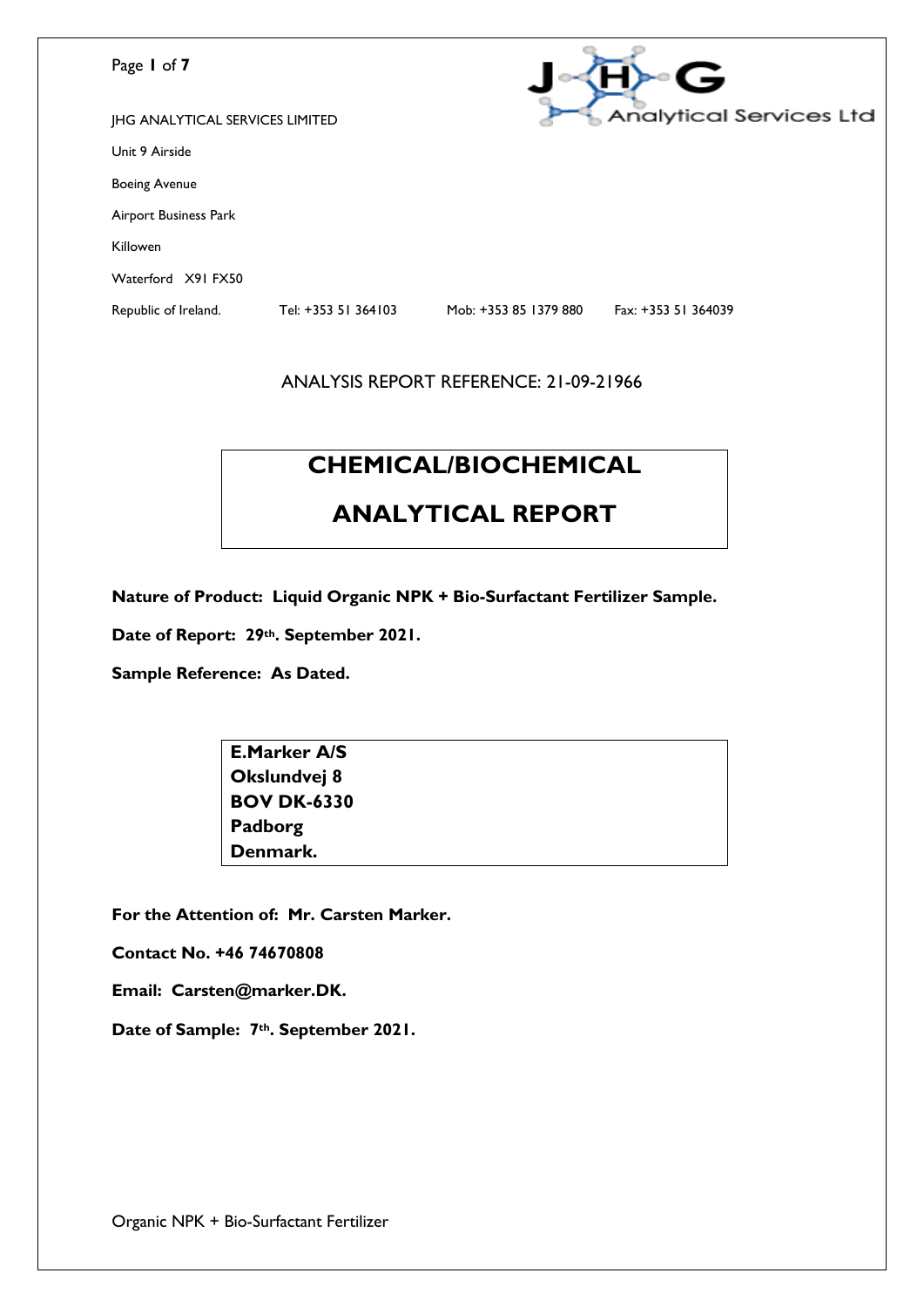

## Chemical Compositional

| Parameter            | <b>Method of Analysis</b> | <b>Method</b><br>Reference | <b>Units</b> | Reported<br><b>Levels</b> |
|----------------------|---------------------------|----------------------------|--------------|---------------------------|
| Potassium as K.      | ICP-OES                   | APHA 3500                  | % weight     | 2.390%                    |
| Phosphorus as P.     | ICP-OES                   | <b>APHA 3500</b>           | % weight     | 2.085%                    |
| Nitrogen as N.       | Kjeldahl Distillation     | <b>APHA 3500</b>           | % weight     | 6.280%                    |
| Organic (Ureic)      |                           |                            |              | 5.780%                    |
| Inorganic (Anionic)  |                           |                            |              | 0.500%                    |
| Iron as Fe.          | ICP-OES                   | <b>APHA 3500</b>           | % weight     | 0.046%                    |
| Elemental Sulphur S. | <b>Elemental Analyser</b> | In-House Method            | % weight     | 0.900%                    |
| pH Value             | Electrometric             | In-House Method            | pH Units     | 4.24                      |
| Organic Matter       | <b>Elemental Analyser</b> | In-House Method            | % weight     | 1.688%                    |
| Specific Gravity     | Densitometry              | In-House Method            | $g/L^{-1}$ . | 1.038                     |

## Fatty Acid Profile (Based 0n 4.800% Total Fats Estimation)

| Parameter        | Method of       | <b>Method</b>   | <b>Units</b> | <b>Reported Levels</b> |
|------------------|-----------------|-----------------|--------------|------------------------|
|                  | <b>Analysis</b> | Reference       |              |                        |
| Palmitic C16:0   | <b>HPLC-PDA</b> | <b>ISO 5508</b> | % mass.      | 6.90%                  |
| Stearic C18:0    | <b>HPLC-PDA</b> | <b>ISO 5508</b> | % mass.      | 9.50%                  |
| Arachidic C20:0  | <b>HPLC-PDA</b> | <b>ISO 5508</b> | % mass.      | 1.65%                  |
| Eicosenoic C20:1 | <b>HPLC-PDA</b> | <b>ISO 5508</b> | % mass.      | 2.25%                  |
| Behenic C22:0    | <b>HPLC-PDA</b> | <b>ISO 5508</b> | % mass.      | 11.25%                 |
| Linoleic C18:2   | <b>HPLC-PDA</b> | <b>ISO 5508</b> | % mass.      | 39.67%                 |
| Linolenic C18:3  | <b>HPLC-PDA</b> | <b>ISO 5508</b> | % mass.      | 19.66%                 |
| Oleic C18:1      | <b>HPLC-PDA</b> | <b>ISO 5508</b> | % mass.      | 9.120%                 |

Organic NPK + Bio-Surfactant Fertilizer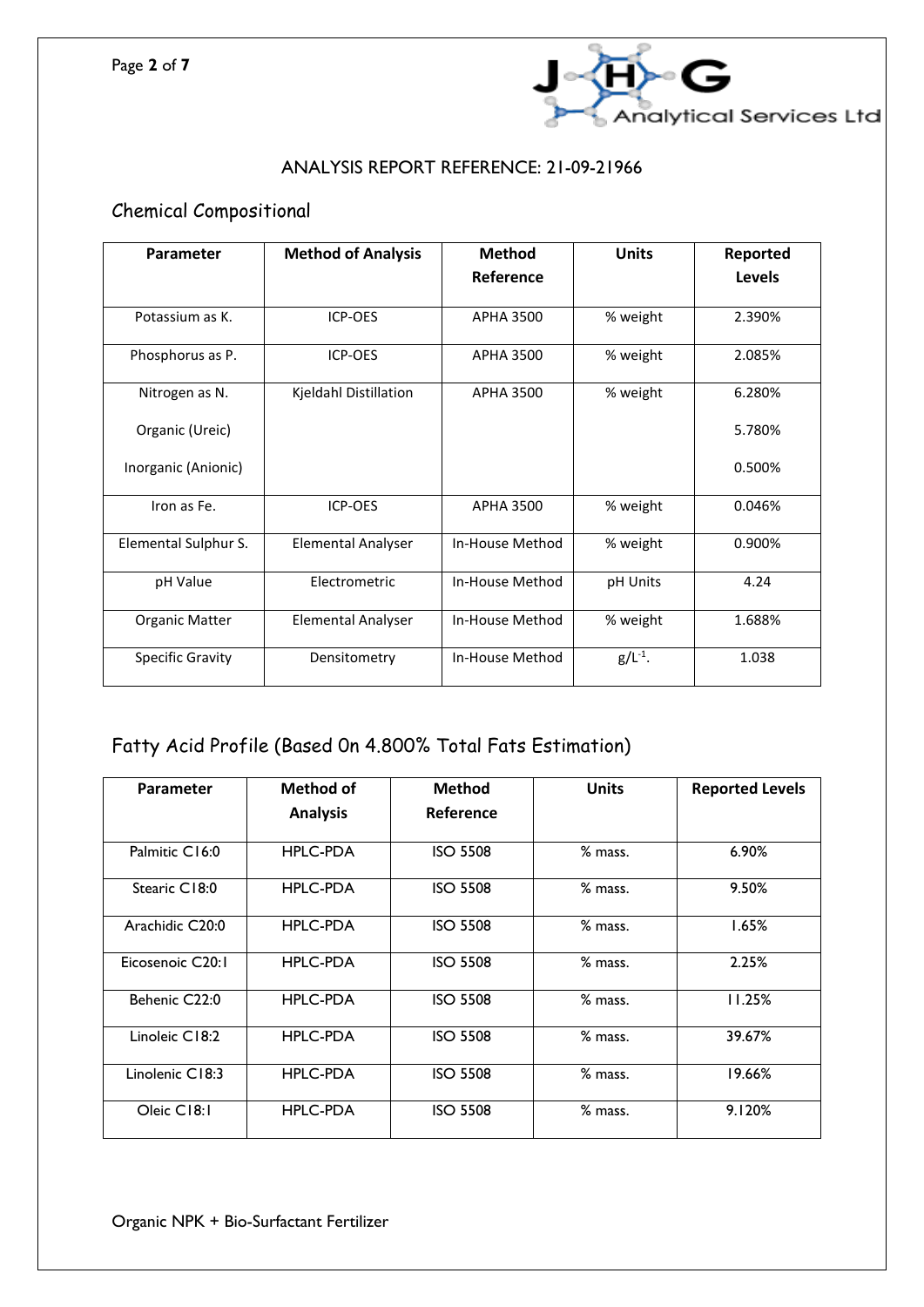

## Trace Minerals Analysis

| Parameter         | <b>Method of Analysis</b> | <b>Method</b>    | <b>Units</b> | Reported  |
|-------------------|---------------------------|------------------|--------------|-----------|
|                   |                           | Reference        |              | Levels    |
| Magnesium as Mg.  | <b>ICP-OES</b>            | APHA 3500        | % weight     | 0.269%    |
| Calcium as Ca.    | <b>ICP-OES</b>            | APHA 3500        | % weight     | 2.285%    |
| Sodium as Na.     | ICP-OES                   | APHA 3500        | % weight     | 0.323%    |
| Manganese as Mn.  | <b>ICP-OES</b>            | <b>APHA 3500</b> | % weight     | 0.088%    |
| Zinc as Zn.       | ICP-OES                   | <b>APHA 3500</b> | % weight     | 0.015%    |
| Copper as Cu      | ICP-OES                   | <b>APHA 3500</b> | % weight     | 0.009%    |
| Iodine as $I_2$   | IC/ICP-OES                | <b>APHA 3500</b> | % weight     |           |
| Selenium as Se    | <b>ICP-OES</b>            | <b>APHA 3500</b> | % weight     | 0.005%    |
| Chromium as Cr    | ICP-OES                   | <b>APHA 3500</b> | % weight     | < 0.0002% |
| Molybdenum as Mo. | ICP-OES                   | <b>APHA 3500</b> | % weight     | 0.0012%   |

## Sugars Analysis (Based 0n 3.180% Sugars Estimation)

| Parameter         | <b>Method of Analysis</b> | <b>Method Reference</b> | <b>Units</b> | <b>Reported Levels</b> |
|-------------------|---------------------------|-------------------------|--------------|------------------------|
| Sucrose           | HPLC-PDA                  | ISO 11292               | % mass       | 1.300%                 |
| $\alpha$ -Glucose |                           |                         |              | 0.580%                 |
| $\beta$ -Glucose  |                           |                         |              | 0.400%                 |
| Fructose          |                           |                         |              | 0.186%                 |
| Glucopyranose     |                           |                         |              | 0.058%                 |
| Galactofuranose   |                           |                         |              | 0.350%                 |
| Raffinose         |                           |                         |              | 0.190%                 |
| Inositol          |                           |                         |              | 0.115%                 |
|                   |                           |                         |              |                        |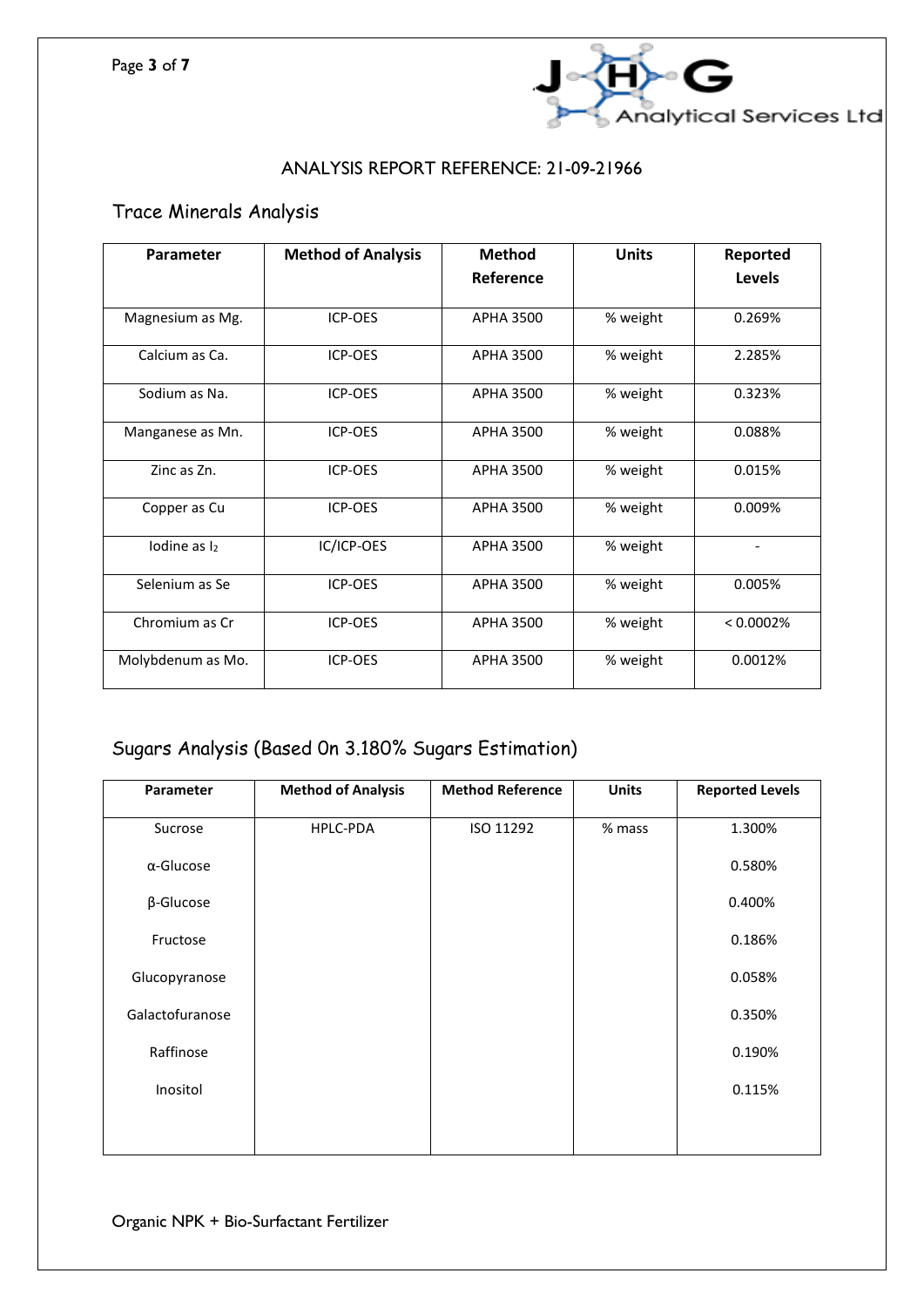

## Amino Acids Profile (Based 0n 7.550% Protein Estimation)

| Parameter     | <b>Method of</b> | <b>Method</b> | <b>Units</b> | <b>Reported Levels</b> |
|---------------|------------------|---------------|--------------|------------------------|
|               | <b>Analysis</b>  | Reference     |              |                        |
| Glutamic acid | LC-MS            | JHG-097       | mg/100mls.   | 1,198                  |
| Aspartic acid | LC-MS            | JHG-097       | mg/100mls.   | 1,108                  |
| Arginine      | LC-MS            | JHG-097       | mg/100mls.   | 625                    |
| Glycine       | LC-MS            | JHG-097       | mg/100mls.   | 1,116                  |
| Alanine       | LC-MS            | JHG-097       | mg/100mls.   | 410                    |
| Serine        | LC-MS            | JHG-097       | mg/100mls.   | 269                    |
| Proline       | LC-MS            | JHG-097       | mg/100mls.   | 377                    |
| Leucine       | LC-MS            | JHG-097       | mg/100mls.   | 281                    |
| Tyrosine      | LC-MS            | JHG-097       | mg/100mls.   | 548                    |
| Valine        | LC-MS            | JHG-097       | mg/100mls.   | 269                    |
| Methionine    | LC-MS            | JHG-097       | mg/100mls.   | 322                    |
| Histidine     | LC-MS            | JHG-097       | mg/100mls.   | 398                    |
| Iso-Leucine   | LC-MS            | JHG-097       | mg/100mls.   | 475                    |
| Cystine       | LC-MS            | JHG-097       | mg/100mls.   | 371                    |
| Phenylalanine | LC-MS            | JHG-097       | mg/100mls.   | 431                    |
| Tryptophan    | LC-MS            | JHG-097       | mg/100mls.   | 109                    |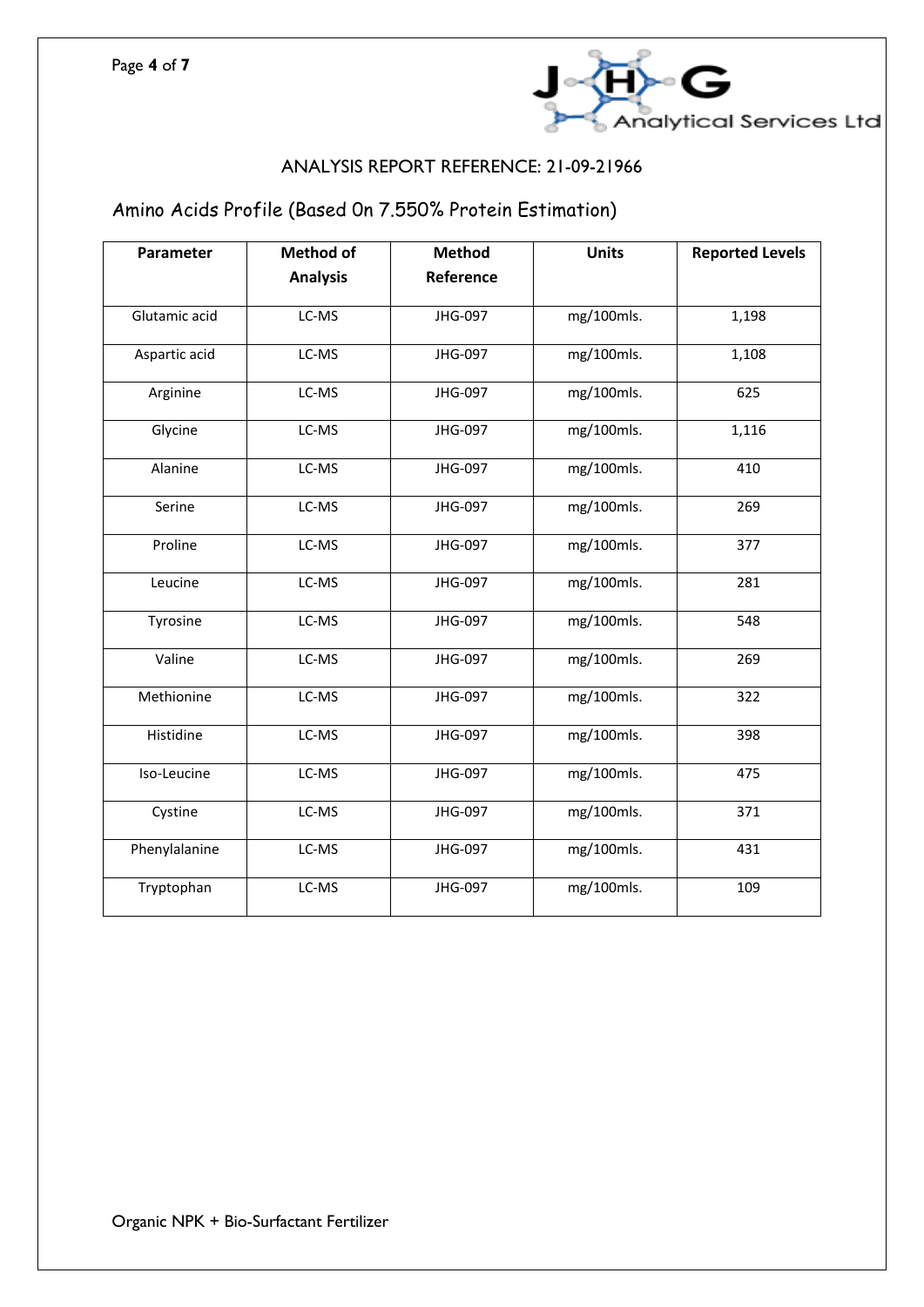

## Heavy Metals Analysis

| <b>Heavy Metal</b>             | <b>Method of Analysis</b> | <b>Units</b>  | <b>Reported Results</b>  |
|--------------------------------|---------------------------|---------------|--------------------------|
| Arsenic (Inorganic)            | ICP-OES                   | mg/L. (ppm)   | < 0.0005                 |
| Arsenosugars (Organic)         | ICP/IC-OES                | mg/L. (ppm)   | $\overline{\phantom{a}}$ |
| Antimony as Sb.                | ICP-OES                   | mg/L. (ppm)   | < 0.002                  |
| Cadmium as Cd.                 | ICP/IC-OES                | mg/L. (ppm)   | < 0.0005                 |
| Mercury as Hg.                 | Cold Vapour A.A.S.        | mg/L. (ppm)   | < 0.0005                 |
| Lead as Pb.                    | ICP-OES                   | $mg/L.$ (ppm) | < 0.002                  |
| Chromium as Cr <sup>6</sup> +. | ICP/IC-OES                | mg/L. (ppm)   | < 0.002                  |
| Nickel as Ni.                  | ICP-OES                   | mg/L. (ppm)   | < 0.002                  |
| Silver as Ag.                  | ICP-OES                   | mg/L. (ppm)   | < 0.002                  |
| Vanadium as V.                 | ICP/IC-OES                | mg/L. (ppm)   | < 0.002                  |
| Tin as Sn.                     | ICP-OES                   | mg/L. (ppm)   | < 0.002                  |
| Aluminium as Al.               | ICP/IC-OES                | mg/L. (ppm)   | < 0.002                  |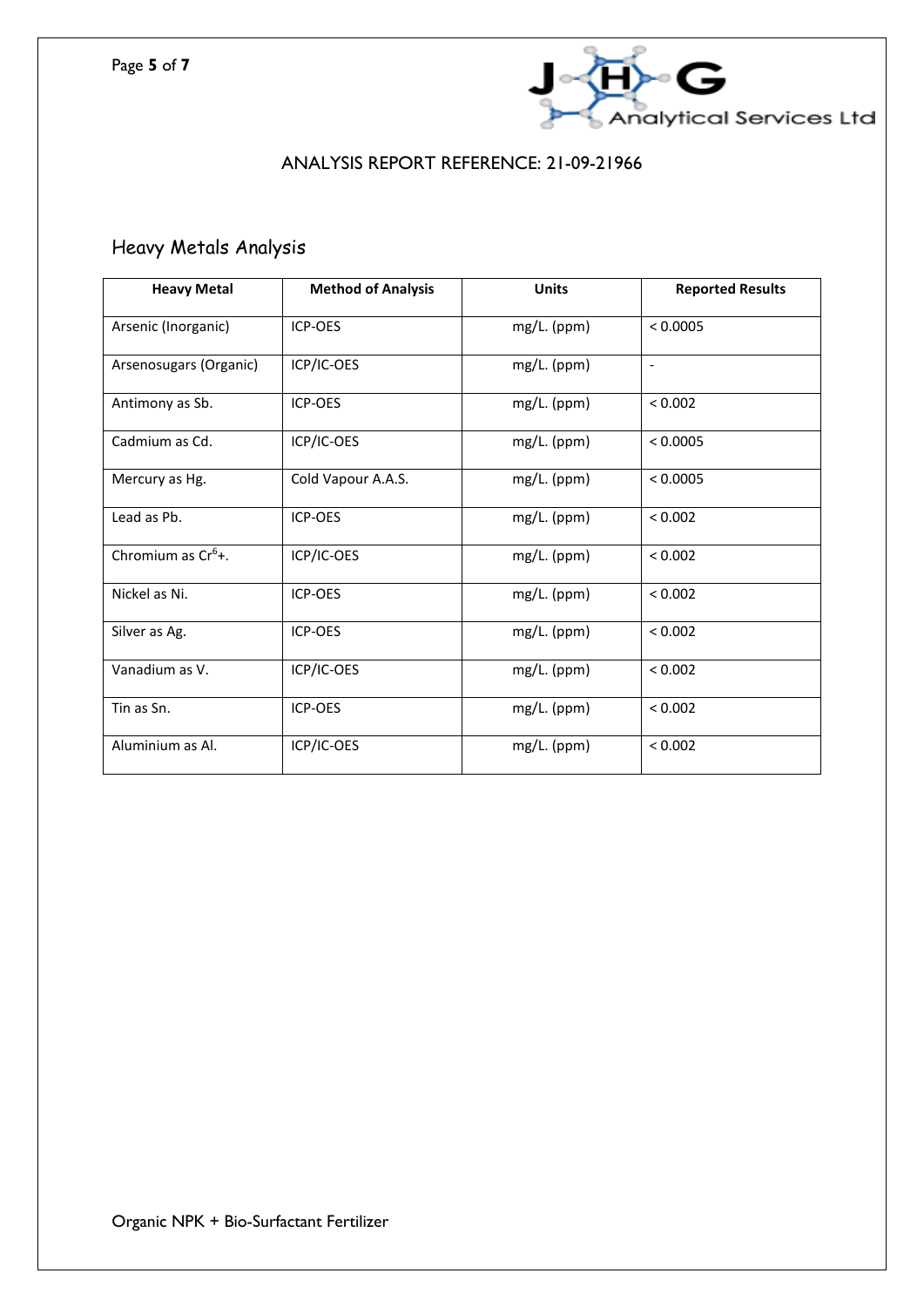

## Herbicide Residues Analysis

| Parameter                     | <b>Method of</b> | <b>Method</b>    | <b>Units</b> | Reported |
|-------------------------------|------------------|------------------|--------------|----------|
|                               | <b>Analysis</b>  | Reference        |              | Levels   |
| Sulfonyl Ureas/Ureas          | UHPLC-MS         | APHA 6630        | $\mu$ g/ml.  | < 0.004  |
| Imidazolinones/Diphenylethers | UHPLC-MS         | APHA 6630        | $\mu$ g/ml.  | < 0.005  |
| Phenoxy/Chlorophenoxy         | UHPLC-MS         | APHA 6630        | $\mu$ g/ml.  | < 0.006  |
| Dinitroalinine/Acetamides     | UHPLC-MS         | APHA 6630        | $\mu$ g/ml.  | < 0.002  |
| Bipyridillums/Triketones      | UHPLC-MS         | APHA 6630        | $\mu$ g/ml.  | < 0.004  |
| Thicarbamates                 | UHPLC-MS         | <b>APHA 6630</b> | $\mu$ g/ml.  | < 0.035  |
| Glyphosate/Glufosinate        | UHPLC-MS         | <b>APHA 6630</b> | µg/ml.       | < 0.002  |
| Atrazine desethyl deisopropyl | UHPLC-MS         | <b>APHA 6630</b> | $\mu$ g/ml.  | < 0.001  |
| Atrazine deisopropyl          | UHPLC-MS         | APHA 6630        | $\mu$ g/ml.  | < 0.003  |
| Atrazine desethyl             | UHPLC-MS         | APHA 6630        | $\mu$ g/ml.  | < 0.002  |
| Simazine                      | UHPLC-MS         | APHA 6630        | $\mu$ g/ml.  | < 0.005  |
| Terbutylazine desethyl        | UHPLC-MS         | APHA 6630        | $\mu$ g/ml.  | < 0.001  |
| Atrazine                      | UHPLC-MS         | APHA 6630        | $\mu$ g/ml.  | < 0.001  |
| Terbutryn                     | UHPLC-MS         | APHA 6630        | µg/ml.       | < 0.001  |
| Terbutylazine                 | UHPLC-MS         | APHA 6630        | $\mu$ g/ml.  | < 0.001  |
| Alachlor                      | UHPLC-MS         | APHA 6630        | $\mu$ g/ml.  | < 0.004  |
| Metolachlor                   | UHPLC-MS         | <b>APHA 6630</b> | $\mu$ g/ml.  | < 0.005  |
| Aminopyralid                  | LS-MS-MS         | APHA 6630        | $\mu$ g/ml.  | < 0.001  |
| Clopyralid                    | LS-MS-MS         | APHA 6630        | $\mu$ g/ml.  | < 0.001  |
| Triclopyr                     | LS-MS-MS         | APHA 6630        | µg/ml.       | < 0.002  |